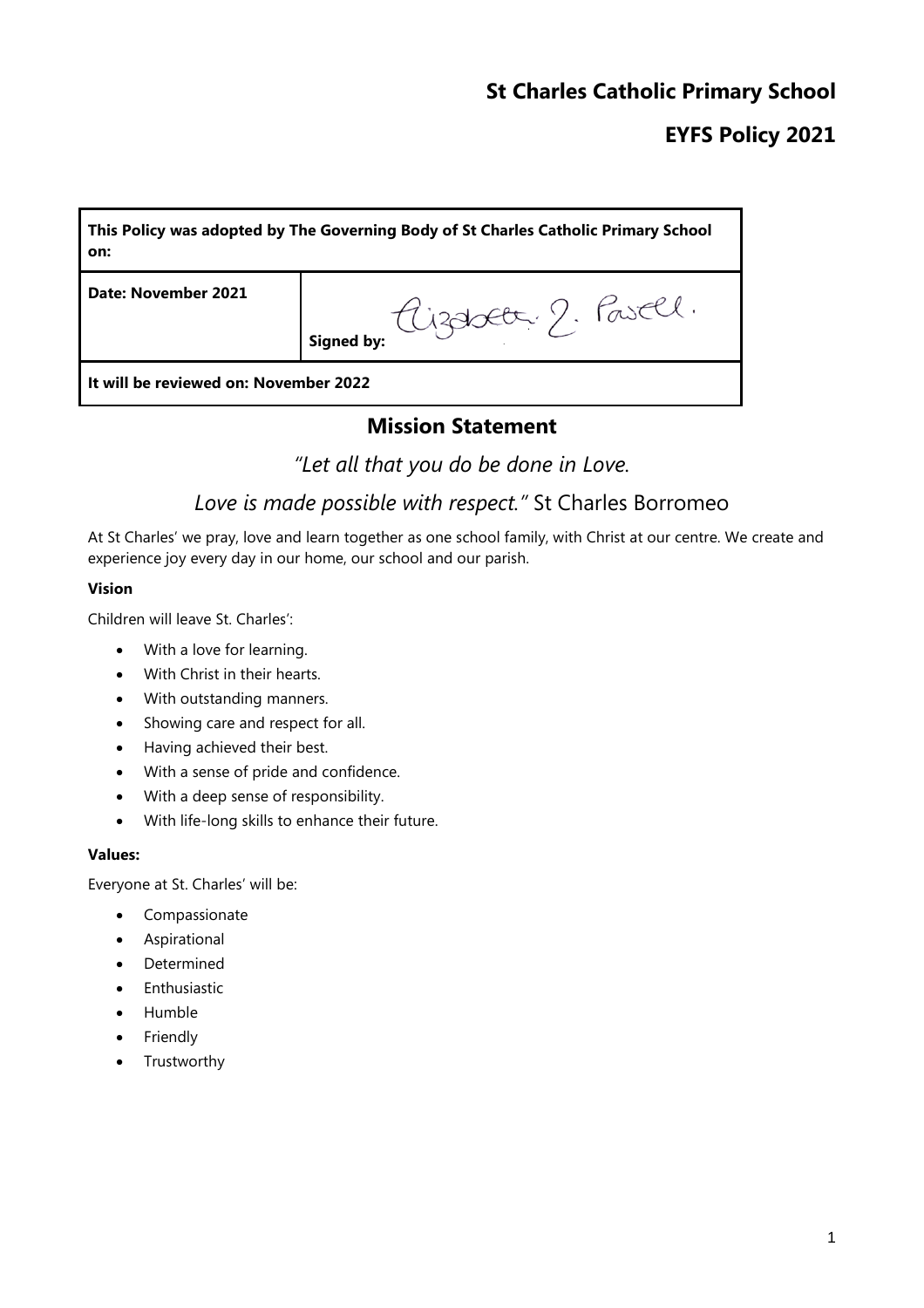# **Contents**

1. Aims

This policy aims to ensure:

- $\Box$  That children access a broad and balanced curriculum that gives them the broad range of knowledge and skills needed for good progress through school and life
- $\Box$  Quality and consistency in teaching and learning so that every child makes good progress and no child gets left behind
- $\Box$  Close partnership working between practitioners and with parents and/or carers
- $\Box$  Every child is included and supported through equality of opportunity and anti-discriminatory practice

## **2. Legislation**

This policy is based on requirements set out in the [2017 statutory framework for](https://www.gov.uk/government/uploads/system/uploads/attachment_data/file/596629/EYFS_STATUTORY_FRAMEWORK_2017.pdf) the Early Years Foundation [Stage \(EYFS\).](https://www.gov.uk/government/uploads/system/uploads/attachment_data/file/596629/EYFS_STATUTORY_FRAMEWORK_2017.pdf)

This document also complies with our funding agreement and articles of association.

## **3. Structure of the EYFS**

Our Early Years education covers children from the age of 4 to the end of Foundation Stage when they are ready to enter into KS1. There is one main classroom which is situated within the main building. Children are able to enter Class 1 from their own entrance around the back of the school. It also has a secure outside area comprising of a hard floor and grassed areas.

All children receive main inputs to lessons, delivered by the EYFS teacher, and children will then receive further lesson input from the teacher, specific to their individual learning, especially for English, Maths, Reading and Phonics throughout the school day. All children have the same access to the outside learning environment and inside learning environment. All children share the toilets which are located within the classroom and only accessed by children within Class 1.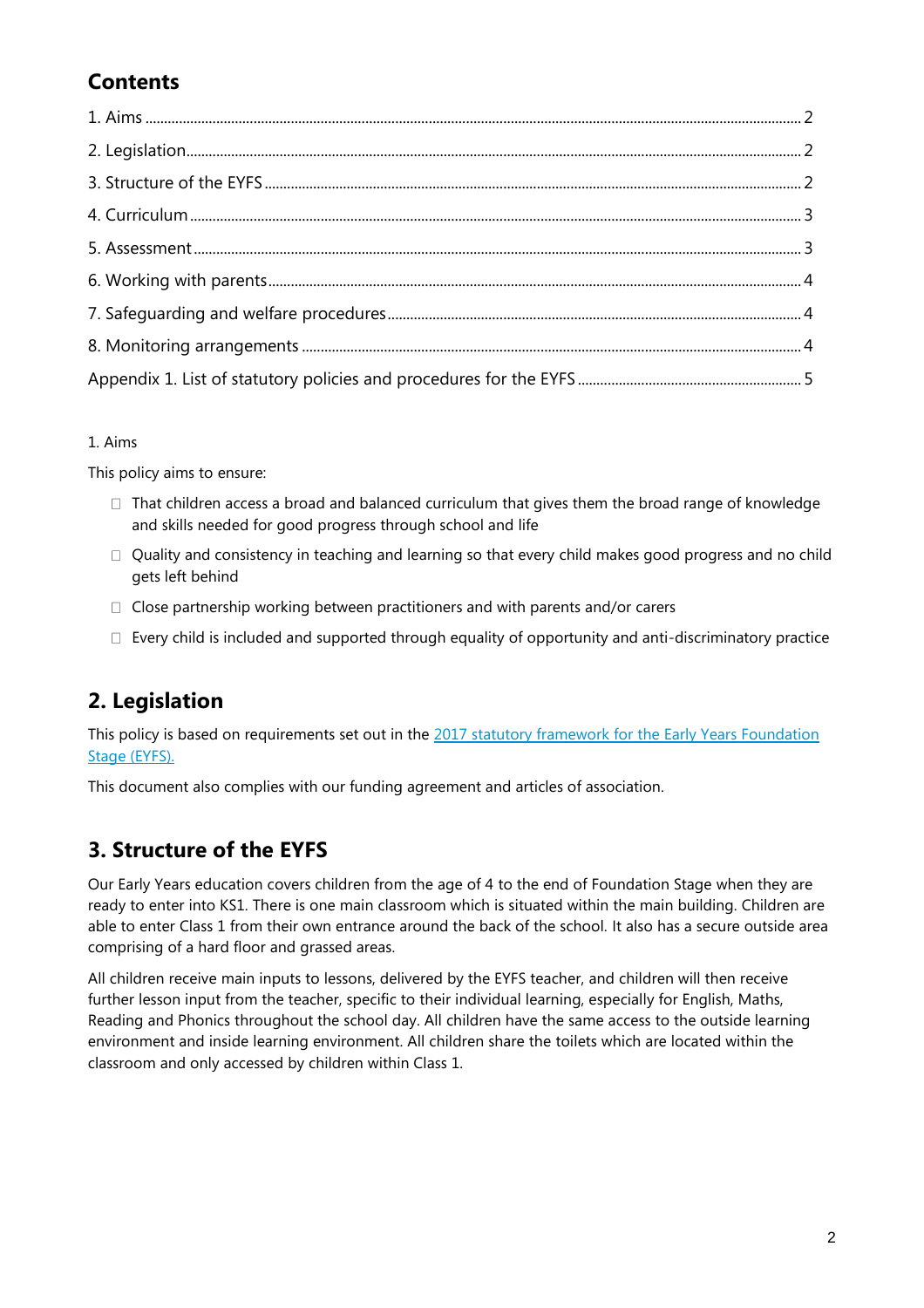## **4. Curriculum**

Our early years setting follows the curriculum as outlined in the 2021 statutory framework of the EYFS.

The EYFS framework includes 7 areas of learning and development that are equally important and interconnected. However, 3 areas known as the prime areas are seen as particularly important for igniting curiosity and enthusiasm for learning, and for building children's capacity to learn, form relationships and thrive.

The prime areas are:

- □ Communication and language
- **Physical development**
- $\Box$  Personal, social and emotional development

The prime areas are strengthened and applied through 4 specific areas:

- □ Literacy
- $\Box$  Mathematics
- □ Understanding the world
- □ Expressive arts and design

#### **4.1 Planning**

Staff plan activities and experiences for children that enable children to develop and learn effectively. In order to do this, practitioners working are expected to focus strongly on the 3 prime areas.

Staff also take into account the individual needs, interests, and stage of development of each child in their care, and use this information to plan a challenging and enjoyable experience. Where a child may have a special educational need or disability, staff consider whether specialist support is required, linking with relevant services from other agencies, where appropriate.

In planning and guiding children's activities, practitioners reflect on the different ways that children learn and include these in their practice.

The EYFS teacher is responsible overall for the delivery of the curriculum in Foundation Stage.

#### **4.2 Teaching**

Each area of learning and development is implemented through planned, purposeful play, and through a mix of adult-led and child-initiated activities. Practitioners respond to each child's emerging needs and interests, guiding their development through warm, positive interaction.

As children grow older, and as their development allows, the balance gradually shifts towards more adult-led activities to help children prepare for more formal learning, ready for year 1.

### **5. Assessment**

At St Charles' Catholic Primary School, ongoing assessment is an integral part of the learning and development processes. Staff observe pupils to identify their level of achievement, interests and learning styles. These observations are used to shape future planning. Practitioners also take into account observations shared by parents and/or carers. Assessment is continuous and ongoing, with end of term summaries provided by staff for the school.

FS2 children will have books for English, Maths and Phonics, leading into RE books when nearing the transition into KS1.

Children will receive parents' evenings in line with the rest of the school.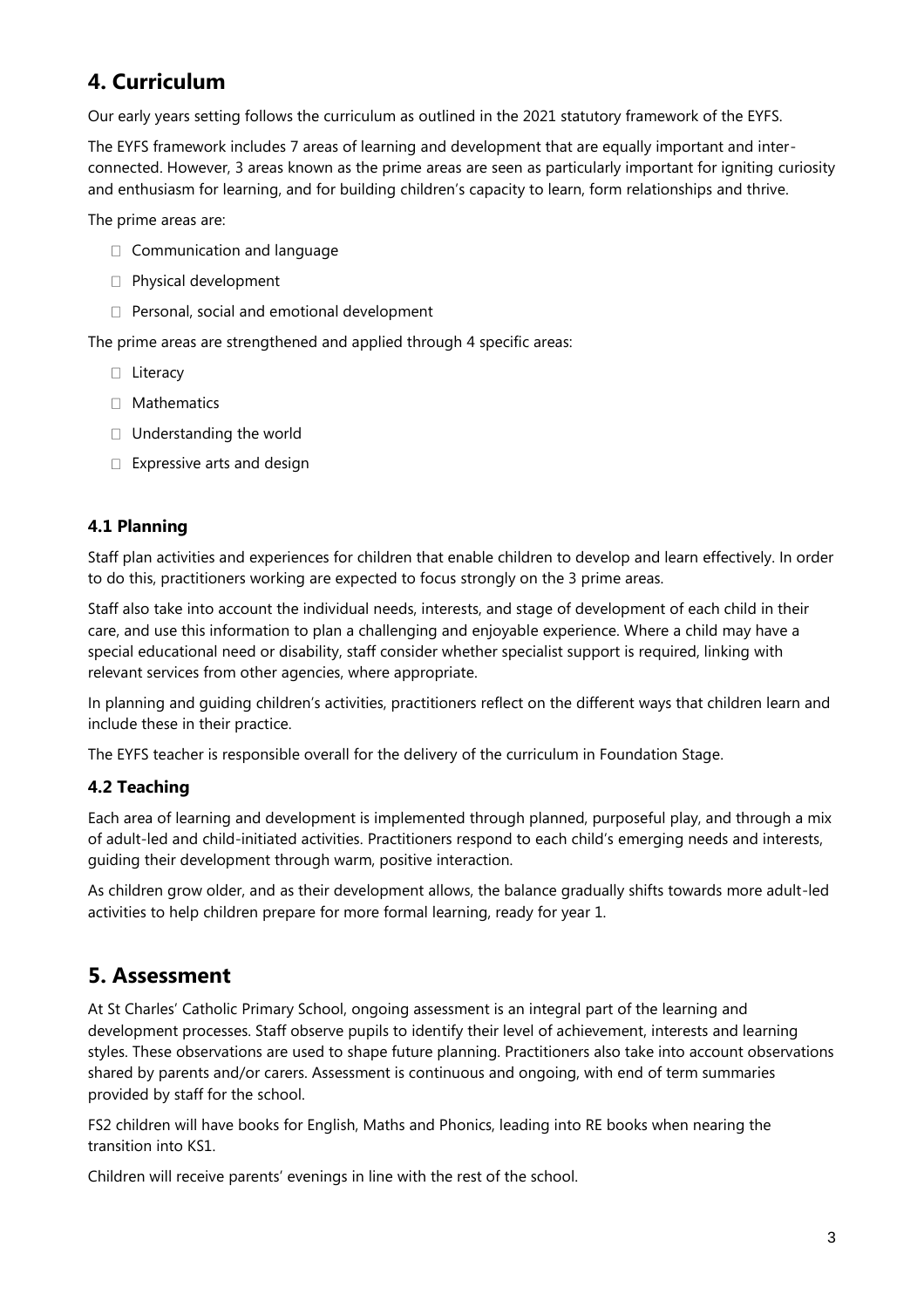At the end of the EYFS, staff complete the EYFS profile for each child. Pupils are assessed against the 17 early learning goals, indicating whether they are:

□ Meeting expected levels of development

or,

□ Not yet reaching expected levels ('emerging')

The profile reflects ongoing observations and discussions with parents and/or carers. The results of the profile are then shared with parents and/or carers.

### **6. Working with parents**

We recognise that children learn and develop well when there is a strong partnership between practitioners and parents and/or carers.

Parents and/or carers are kept up to date with their child's progress and development. The progress check and EYFS profile helps to provide parents and/or carers with a well-rounded picture of their child's knowledge, understanding and abilities.

Each child is assigned a key person who helps to ensure that their learning and care is tailored to meet their needs. The key person supports parents and/or carers in guiding their child's development at home. The key person also helps families to engage with more specialist support, if appropriate.

Every child, in Foundation Stage will receive reading books, a phonics book and a weekly organiser in which to communicate between home and school life.

Parents will be offered two parent consultation meetings a year and given one end of year report. Frequent communications are encouraged by staff with parents/carers to ensure everyone is aware of the learning taking place, especially those that may require more assistance than others.

## **7. Safeguarding and welfare procedures**

Our safeguarding and welfare procedures are outlined in our safeguarding policy.

### **8. Monitoring arrangements**

This policy will be reviewed and approved by The Head Teacher, senior staff and the Governing Board every 2 of years, unless school or governmental circumstances change beforehand.

The next review needs to take place 2022.